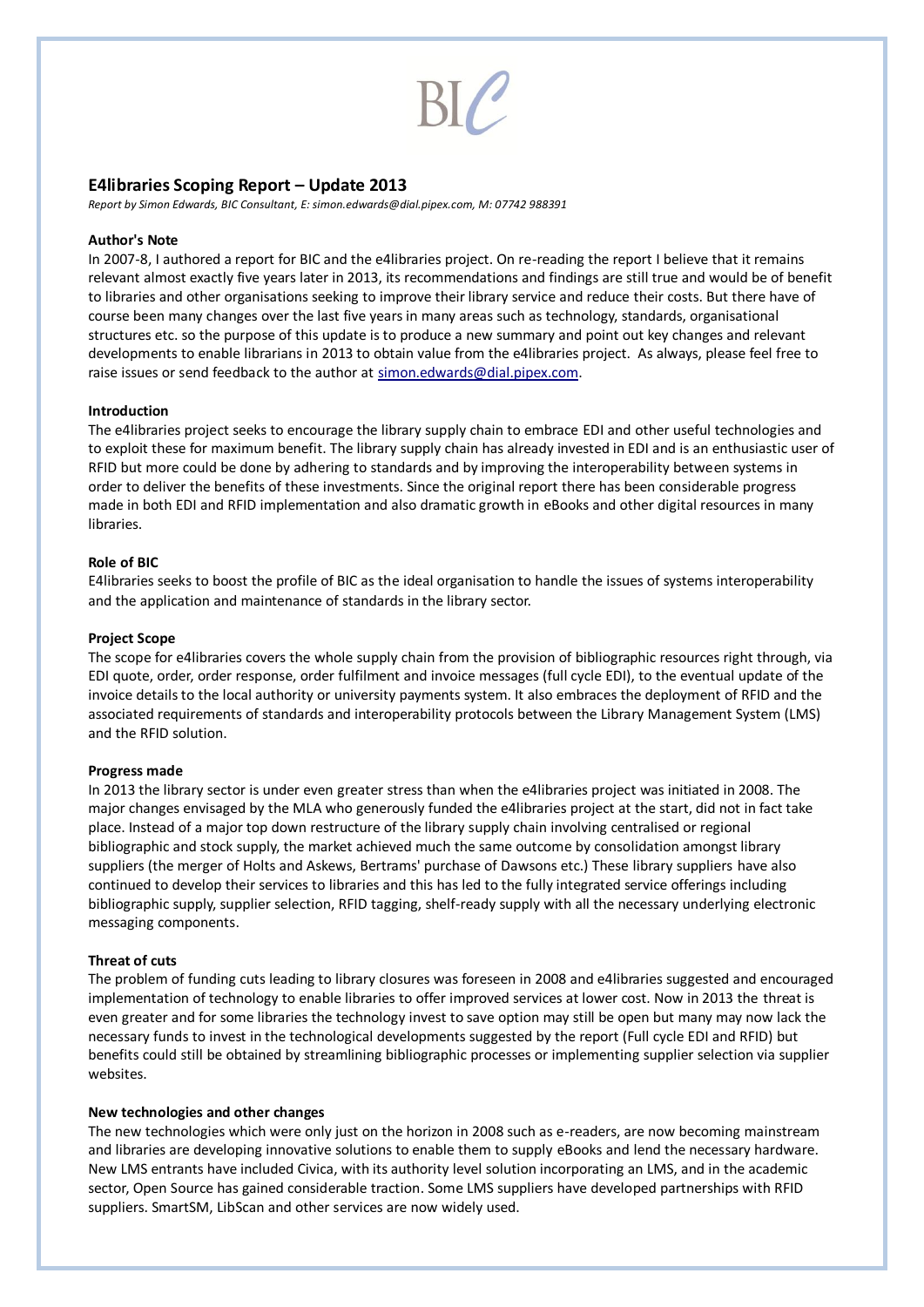# **Partnerships**

The e4libraries project was successful in encouraging libraries and their stock and systems suppliers to work together. Communication between these organisations has improved dramatically and this has enabled the fully integrated service offering from stock suppliers so that books arrive in libraries ready for the shelves, bibliographic data is ready on the library OPAC, RFID tags have been placed on the books and programmed to be recognised by the appropriate RFID solution in the library and the invoice is ready to pay. These partnerships have embraced the standards involved in Bib supply, EDI and RFID.

# **Interoperability**

The project researched some interoperability issues and discouraged the previously very prevalent expedient of using a bespoke text field to indicate a parameter which one system needed to communicate to another. Best practice was agreed and all sides of the supply chain took on board the importance of standards and interoperability between systems. It is not always easy but most organisations have demonstrated a commitment to the appropriate standards.

# **Promotional activity**

Following the initial research phase, the project moved into a promotional phase, involving visiting libraries, speaking at conferences and events and generally pushing best practice. The stock and system suppliers assisted in this either by offering roadshow speaking opportunities or implementing and often insisting on best practice in their relationship with their partners and library customers. The promotional phase involved case studies, a web site with downloadable guides and other resources, one-to-one coaching of decision makers and stake-holders to encourage them to implement EDI fully and obtain the benefits and also an accreditation scheme. The focus was on identifying and then encouraging best practice throughout the library supply chain. This involved bibliographic supply, EDI quotes and ordering, order fulfilment and invoice processing, improved tendering for LMS and RFID procurement and library stock supply.

# **Academic and Public Libraries**

The original project glanced at the academic sector but mostly focused on the public sector as the MLA was partly setting the agenda. Much of the innovation over the last five years has come from the academic sector. Here, it has been possible to integrate library RFID with university student entitlement services and several universities have developed solutions which were not anticipated in the 2008 report. Meanwhile public libraries have developed council services involving their RFID hardware so library patrons can for example pay their council tax at the library.

# **RFID standards**

E4libraries has been flexible as the needs of the library supply chain have changed. EDI has become widely used and commonplace whilst RFID has developed rapidly assisted by BIC's work in establishing a UK Data Model based on the ISO 28560/2 standard. The weak link between the LMS and RFID has also been addressed by BIC's continuing work on the Library Communication Framework (LCF) although this is new and still needs to be fully adopted by libraries.

# **UKSLC**

One additional area of work identified following the e4libraries research was the opportunity to take the established BIC subject codes used in the trade and on the Internet and provide a library friendly version. This work was undertaken 2009 to 2012 and the resulting subject classification scheme was initially called e4libraries subject headings. Some early adopters have also looked to display their library books using this scheme. The scheme has been through a thorough review process to obtain feedback from a panel of librarians and the result has now been published with a new name, UKSLC (UK Standard Library Codes)

# **e4libraries Accreditation**

To recognise the considerable achievements of libraries in implementing these solutions and in obtaining the benefits from their technologies, BIC developed an e4libraries accreditation scheme. This is still running and it is an opportunity for any library or organisation involved with libraries to demonstrate their credentials in this area and to receive this award. The scheme is free to all, it involves informing BIC of the organisation's activities in this area including technologies implemented and results obtained. The scheme is also confidential and if an organisation applies but is unsuccessful, BIC provides useful feedback on some key areas where more work could be done. BIC would urge all libraries to apply for this free accreditation scheme.